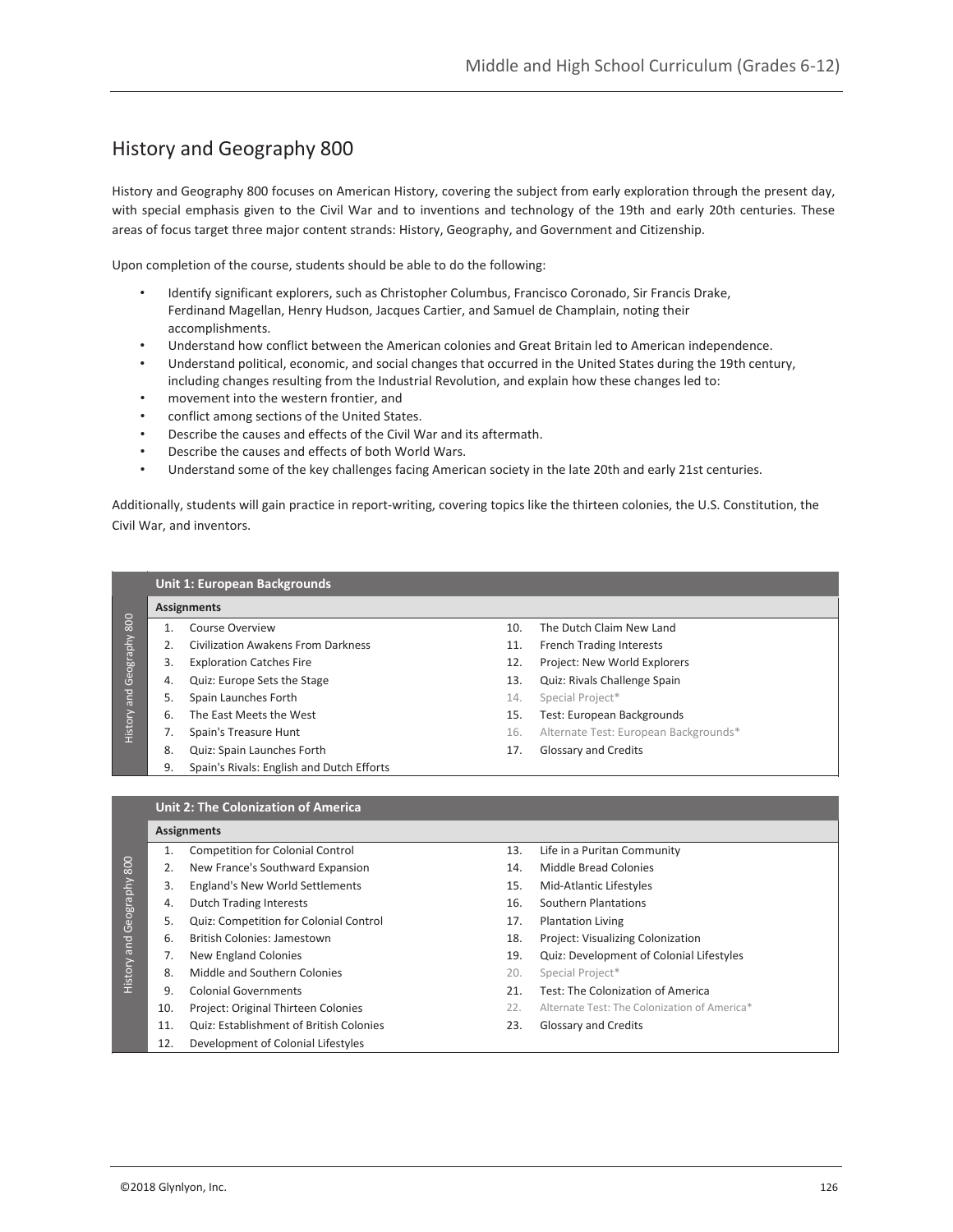|  |  | Unit 3: War for Independence |
|--|--|------------------------------|
|--|--|------------------------------|

## **Assignments**

History and Geography 800

History and Geography 800

History and Geography 800

History and Geography 800

History and Geography 800

History and Geography 800

- 
- 2. Native Americans and the British 12. The Turning Point
- 
- 
- 
- 6. Quiz: England's Colonial Policies Create Resistance 16. Quiz: Progress of the War
- **7. Continental Congress** 17. Special Project<sup>\*</sup>
- 
- 
- 
- 1. England's Colonial Politics 11. Progress of the War
	-
- 3. British Economy 13. Other Campaigns
- 4. Acts of Dismay 14. Yorktown and the Treaty of Paris 1783
- 5. Colonial Resistance 15. Project: Battle of Saratoga
	-
	-
- 8. Battles Which Led to War 18. Test: War for Independence
- 9. Declaration of Independence 19. Alternate Test: War for Independence\*
- 10. Quiz: War Begins 20. Glossary and Credits

#### **Unit 4: The Emergence of a Nation**

#### **Assignments**

- 1. Thirteen Colonies Become a Free Nation 11. The Growing Nation
- 2. Project: Americans Working for Rights Today 12. Formation of Political Parties
- 3. The Second Continental Congress 13. Project: Political Parties\*
- 4. Quiz: Thirteen Colonies Become a Free Nation 14. The Nation Suffers Growing Pains
- 5. Establishing a Government 15. Westward Migration
- 6. Project: The Articles of Confederation 16. Project: Freedom of Speech
- 
- 8. The United States Constitution 18. Special Project\*
- 9. Project: Declaration of Independence and 19. Test: The Emergence of a Nation
- 10. Quiz: Colonists Establish a Government with Liberty 21. Glossary and Credits
- 
- 
- 
- 
- 
- 
- 7. The Constitutional Convention 17. Quiz: The United States Grows in Size and Stature
	-
	-
	- Constitution 20. Alternate Test: The Emergence of a Nation\*
		-

## **Unit 5: The Westward Movement**

# **Assignments**

- 3. Erie Canal and Railroads 15. The Oregon Question
- 
- 4. Improved Communication Systems 16. Project: Pioneer Women
	- 5. Industrial Revolution in the South 17. Mexican War
	-
- 7. Quiz: Development of Industrial Revolution 19. Project: Development of the West
- 
- 9. Missouri Compromise and the Election of 1824 21. Special Project\*
- 
- 
- 1. Industrial Revolution in the North 13. Development of Western Lands
- 2. Improved Transportation Systems 14. Texas Revolt
	-
	-
	-
- 6. Project: American Inventors 18. California Gold Rush
	-
- 8. Development of Sectional Rivalries 20. Quiz: Development of Western Lands
	-
- 10. The Jacksonian Presidency 22. Test: The Westward Movement
- 11. Jacksonian Policies 23. Alternate Test: The Westward Movement\*
- 12. Quiz: Development of Sectional Rivalries 24. Glossary and Credits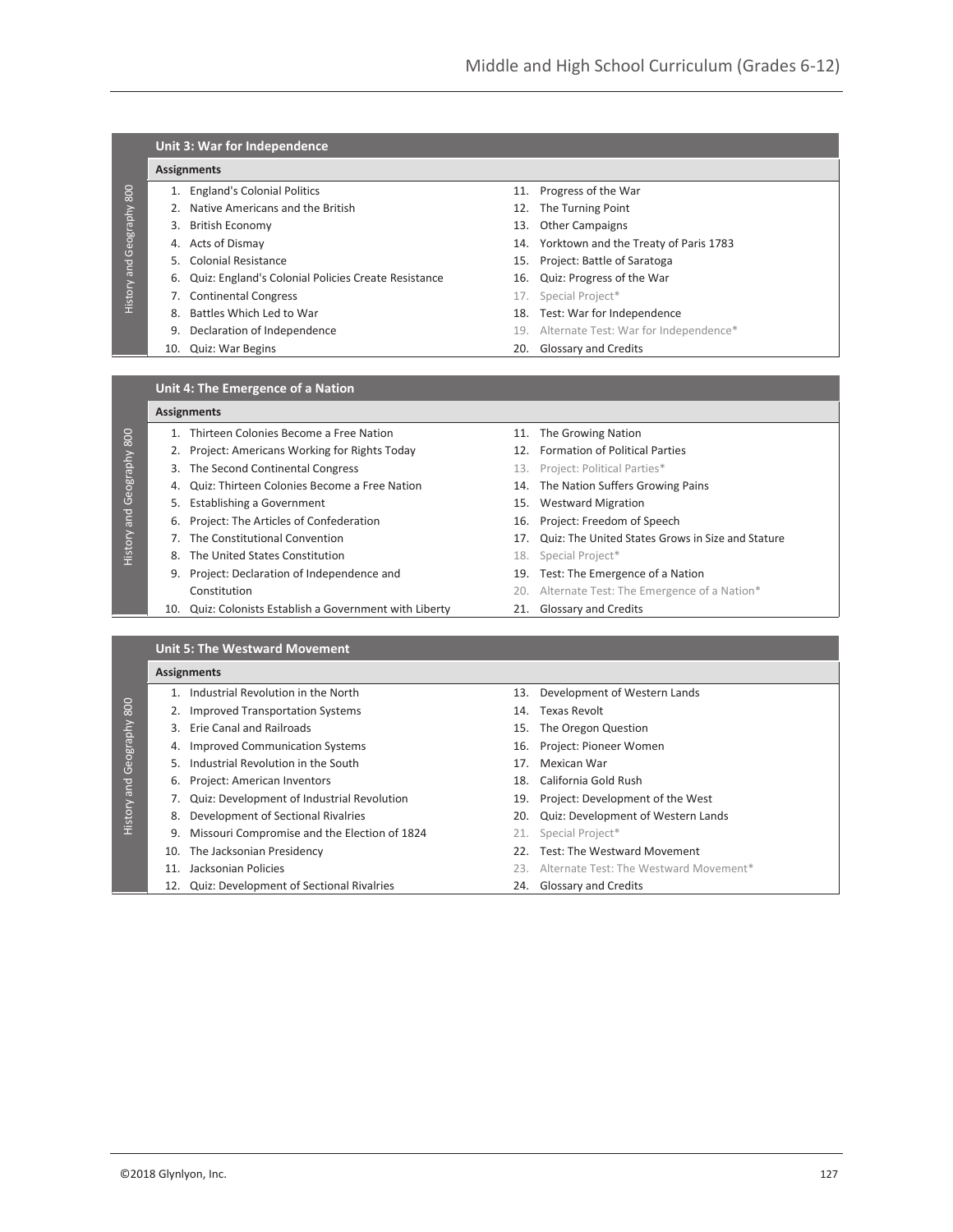|                    | <b>Unit 6: The Civil War</b>                 |                                             |     |                                                    |  |
|--------------------|----------------------------------------------|---------------------------------------------|-----|----------------------------------------------------|--|
|                    | <b>Assignments</b>                           |                                             |     |                                                    |  |
| 800<br>eE<br>pue   |                                              | 1. Causes of the Civil War                  | 13. | Project: Civil War                                 |  |
|                    |                                              | 2. The Institution of Slavery               | 14. | Quiz: Events of the War                            |  |
|                    |                                              | 3. Abolitionists and the Compromise of 1850 | 15. | Reconstruction                                     |  |
|                    |                                              | 4. Rising Tensions Between North and South  | 16. | Johnson Versus Republican Radicals                 |  |
|                    |                                              | 5. Events Leading to Secession and War      | 17. | Radical Reconstruction                             |  |
|                    | 6.                                           | Project: Heading Towards Civil War          | 18. | Project: Reconstruction Era                        |  |
|                    |                                              | 7. Quiz: Causes of the Civil War            | 19. | Quiz: Reconstruction                               |  |
| $\frac{1}{\gamma}$ |                                              | 8. Preparation for War; The First Battle    | 20. | Special Project*                                   |  |
|                    |                                              | 9. War Develops in the West                 | 21. | Test: The Civil War                                |  |
|                    |                                              | 10. Gettysburg and Vicksburg                | 22. | Alternate Test: The Civil War*                     |  |
|                    |                                              | 11. The Last Campaigns                      | 23. | Glossary and Credits                               |  |
|                    |                                              | 12. The Emancipation Proclamation           |     |                                                    |  |
|                    |                                              |                                             |     |                                                    |  |
|                    |                                              | <b>Unit 7: The Industrial Nation</b>        |     |                                                    |  |
|                    |                                              | <b>Assignments</b>                          |     |                                                    |  |
| $\frac{1}{8}$ o    |                                              | 1. The Industrial Revolution                | 12. | Quiz: Industrial Revolution of the United States   |  |
| ' ೭ ೯              | 2.                                           | Beginnings of Industry in England           | 13. | Influence of Industry: Growth of Corporations      |  |
|                    |                                              | 3. Industry in the Colonies                 | 14. | Labor Practices: The Advent of Unions              |  |
|                    |                                              | 4. Religious Freedom in the United States   | 15. | Industrialization and the Worker                   |  |
|                    |                                              | 5. Industry in the New Nation               | 16. | Project: Achievements of the Industrial Revolution |  |
|                    | 6.                                           | Quiz: Early Development of Industry         | 17. | Quiz: Changes of the Industrial Age                |  |
| Ηist<br>orγ        |                                              | 7. Early Industry in the United States      | 18. | Special Project*                                   |  |
|                    |                                              | 8. War's Contribution to Industry           | 19. | Test: The Industrial Nation                        |  |
|                    |                                              | 9. Later Industrial Achievements            | 20. | Alternate Test: The Industrial Nation*             |  |
|                    |                                              | 10. Further Achievements                    | 21. | Glossary and Credits                               |  |
|                    |                                              | 11. Project: Inventors and Inventions       |     |                                                    |  |
|                    |                                              |                                             |     |                                                    |  |
|                    | <b>Unit 8: Twentieth Century World Power</b> |                                             |     |                                                    |  |
|                    | <b>Assignments</b>                           |                                             |     |                                                    |  |
| $\frac{8}{9}$      |                                              | 1. Overseas Expansion                       | 12. | Search for Peace                                   |  |
| 25                 |                                              | 2. Spanish-American War                     | 13. | <b>Regaining Normalcy</b>                          |  |
|                    |                                              | 3. World Awareness                          | 14. | A Deceptive Prosperity                             |  |
|                    |                                              | 4. Panama Canal                             | 15. | Gradual Recovery                                   |  |
| ano                | 5.                                           | Quiz: Overseas Expansion                    | 16. | Project: World War I                               |  |
|                    |                                              | 6. Causes of the First World War            | 17. | Project: Propaganda                                |  |

18. Quiz: Peace, Prosperity, and Depression

19. Special Project\*

- 20. Test: Twentieth Century World Power
- 21. Alternate Test: Twentieth Century World Power\*

22. Glossary and Credits

Hist ory

7. Military Movements 8. War on the Continent 9. Cost of Conflict

10. Project: World War I Era Map\* 11. Quiz: The First World War